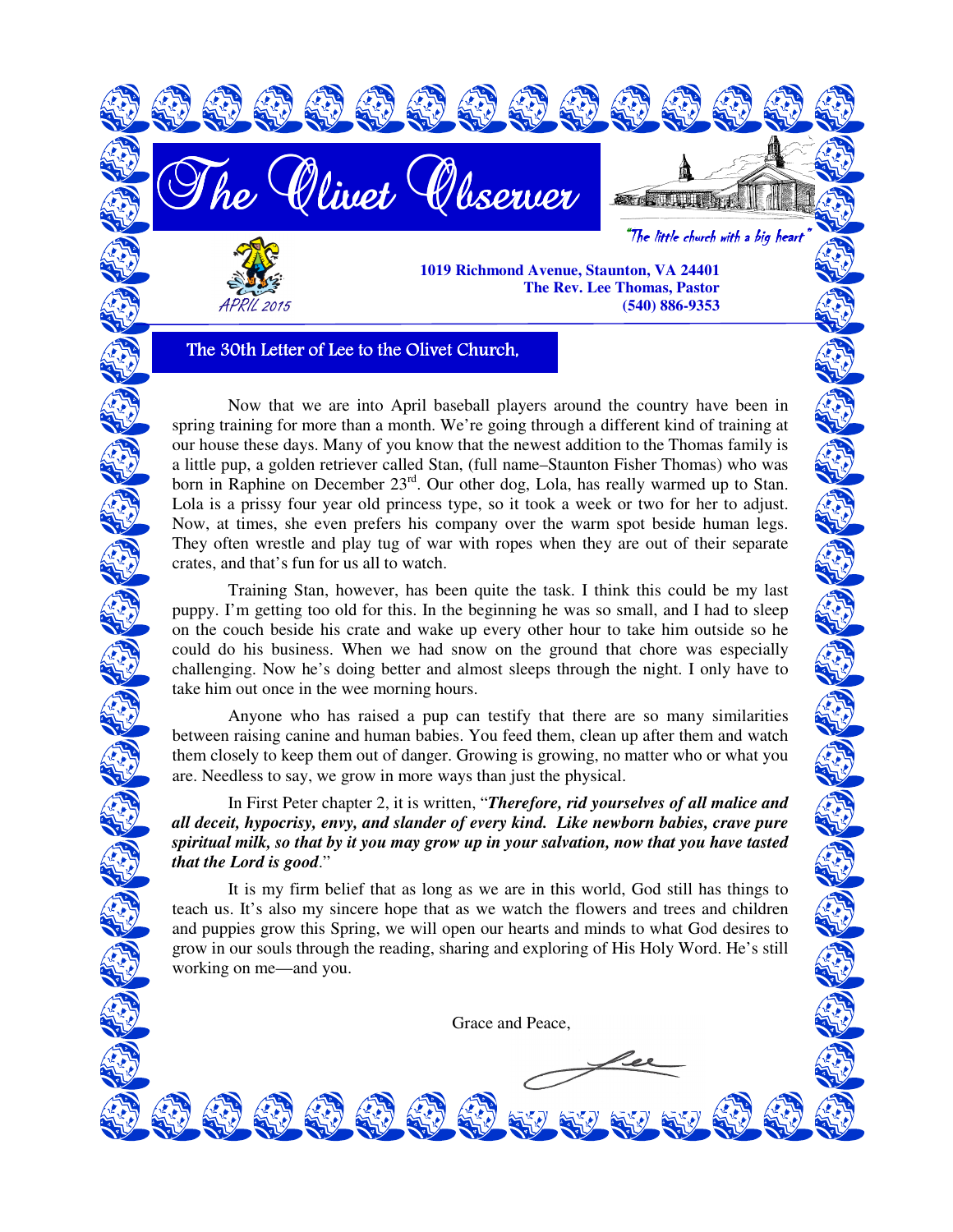

| Donald Floyd, Sr.        | April 1  |
|--------------------------|----------|
| Jake Balsley             | April 2  |
| <b>Christopher Jones</b> | April 5  |
| Candice Guy              | April 6  |
| <b>Susan Clifton</b>     | April 9  |
| Maddie Lawhorn           | April 9  |
| Lynette Miller           | April 10 |
| Johnnie Miller           | April 12 |
| Meghan Hayward           | April 13 |
| Matt McKibben            | April 13 |
| Alex Coiner              | April 14 |
| William Coiner           | April 14 |
| Anita Miller             | April 17 |
| <b>Cody Mears</b>        | April 17 |
| <b>Charles Clemmer</b>   | April 19 |
| Laura Floyd              | April 20 |
| Nancy Whitesell          | April 20 |
| Sarah Hatcher            | April 22 |
| Sela Reid                | April 23 |
| <b>Rick Eastman</b>      | April 24 |
| <b>Bill Leach</b>        | April 25 |
| Nina Stewart             | April 25 |
| Faye Hemp                | April 25 |
| Jennifer Darby           | April 26 |
| <b>Becky Roger</b>       | April 26 |
| David Riel               | April 28 |
| Adra Reid                | April 29 |
| Sandra Floyd             | April 30 |
|                          |          |



Angela and Ray Leach April 3 Kris and Ken Simpson April 18

## GREETERS

Thanks to our greeters for March: Alexis and Langdon Reid, Caroline and Davis, Faye and Joe Hemp, Carol and Nel Empet, Pat and David Balsley and Angela and Ray Leach.

## **Children's Messages**

Thanks to those giving the Children's Messages in March:

> Lee Thomas Scott Weller Julie Reid Kasey Reid



We are having a Birthday Card Shower for Bill Leach who is having a birthday on April 25th. Anyone wishing to send Bill birthday greetings, may do so at Kings' Daughters', 1410 N. Augusta Street, Room 416 A, Staunton, VA 24401.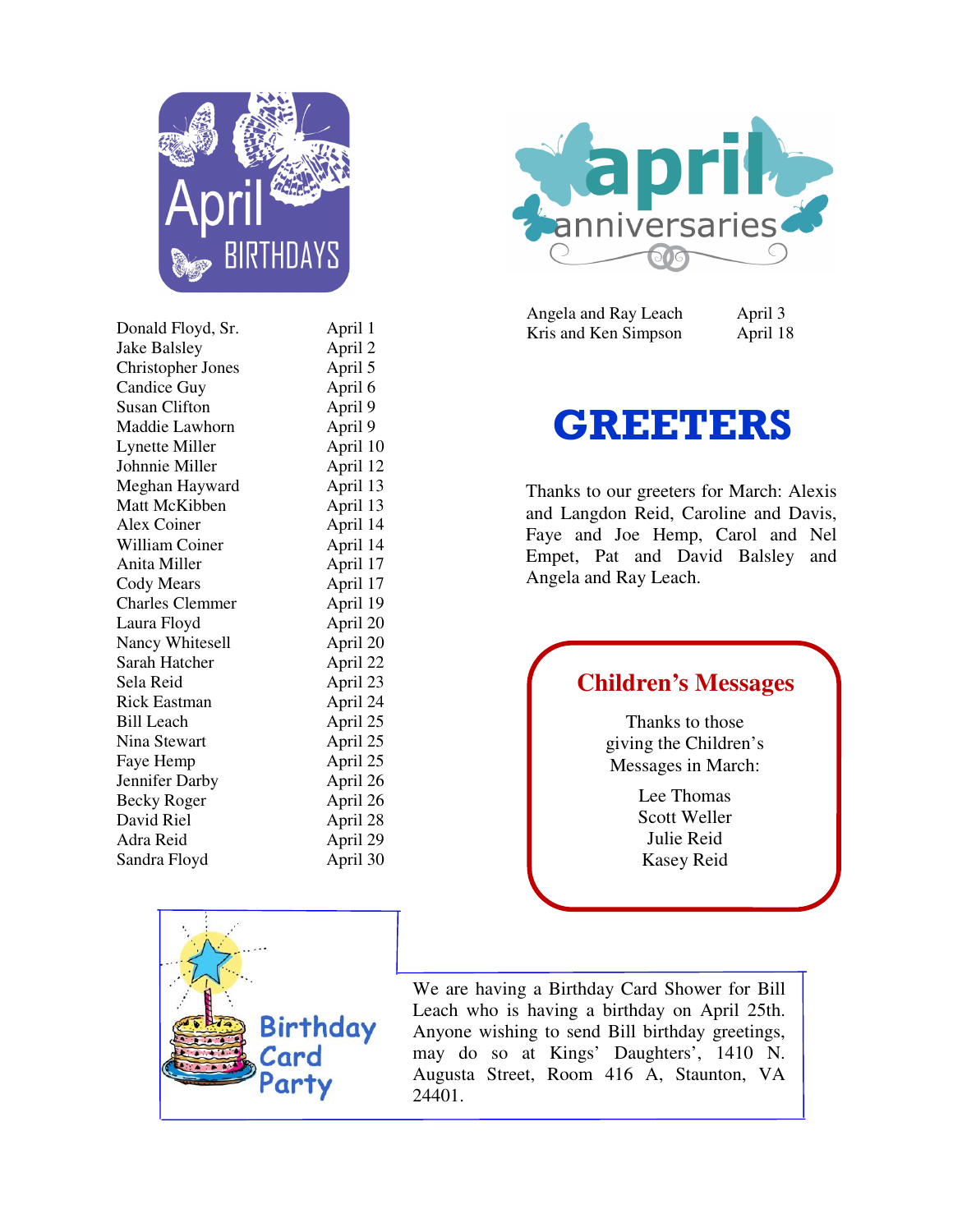

The Session will meet on April 19, 2015 at 12 Noon.

We had an average of \$4,046.00 in contributions and pledges for the month of March and an average attendance of 126.





We will celebrate the **Sacrament of Communion**  on Sunday, April 5, 2015. The following Elders are assigned to serve: D. Reid, Rex Frye, Buck Robinson, Langdon Reid, Angela Leach and Don Reid.



Circle 3, Barbara Riel, Chairman, will meet on Monday, April 13, 2015, at 12 Noon at the church.

Circle 4, Kim Weller, Chairman, will meet with Alexis Reid on Tuesday, April 14, 2015, at 6:00 p.m.

Circle 6, Sherry Herr, Chairman, will meet on Tuesday, April 14, 2015 at the church at 7:00 p.m.

The Women would like to thank all those donating, helping and attending the Easter Sunrise Service and Breakfast.





The Women's annual Spring Gathering will be held at Massanetta Springs Conference Center on April 11, 2015. Registration begins at 8:30 a.m. and is \$12.00 which includes lunch at Noon. You are asked to register by Monday, April 6, 2015. For more information see Karen Stevens or the church office. Registration forms are available online at shenpres.org/presbyterianwomen/.

If you know of anyone graduating from high school, college,  $\bullet$  etc. etc. this year, please let Kodi Frye or Brenda Reid know.